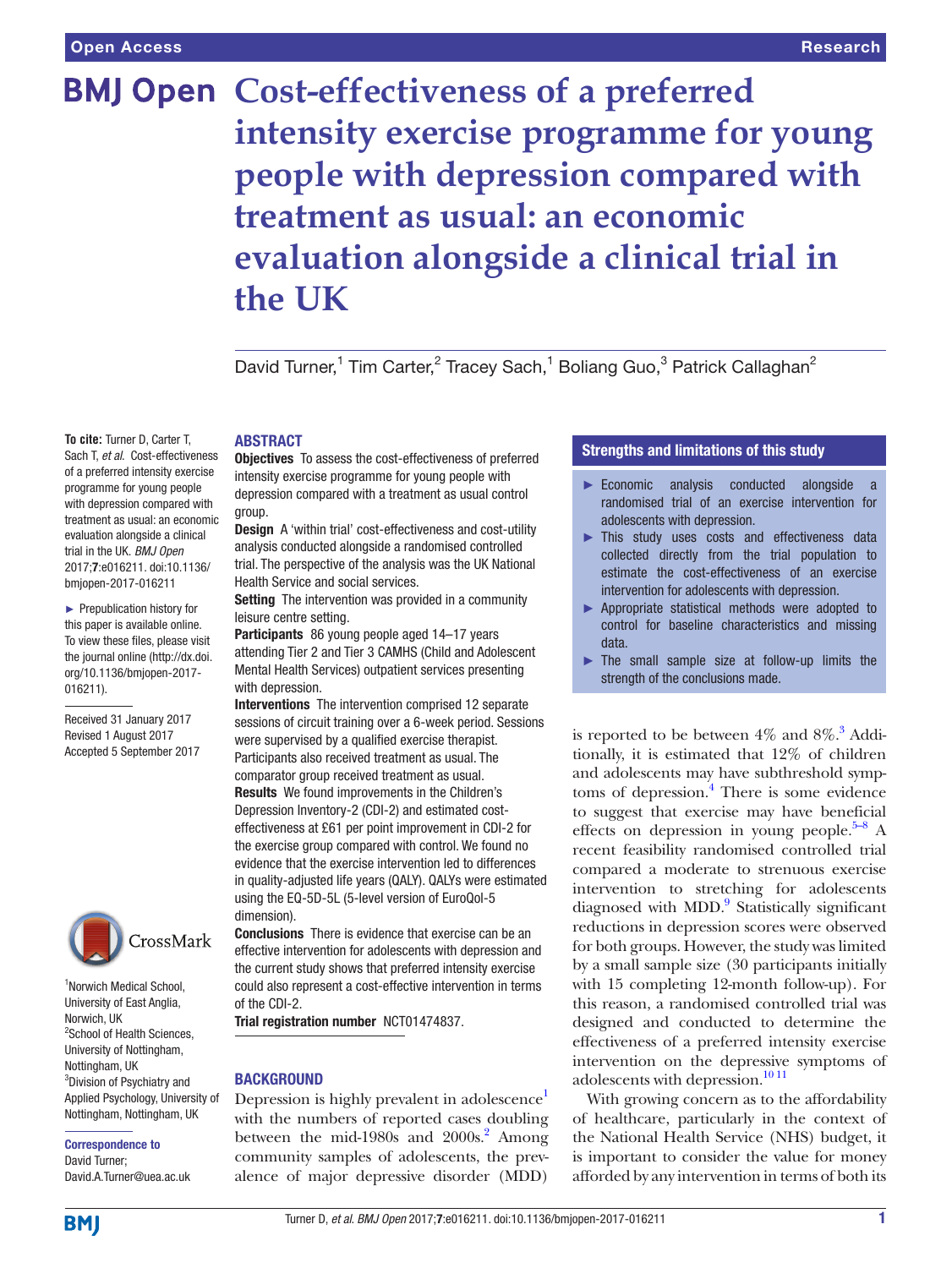costs and effectiveness. Furthermore, the costs of child and adolescent mental health can be substantial with a recent study estimating total annual costs of emotional disorders in the UK at £1165 per person in 2007/2008 prices.<sup>12</sup> Individuals treated for depression during childhood can continue to incur substantial costs into adulthood.<sup>[13](#page-7-8)</sup> These considerations should be contemplated when making resource allocation decisions.

However, there has been limited and inconclusive evidence looking at the health economic case for interventions for child or adolescent depression. One study we are aware of looked at an exercise-related intervention.<sup>14</sup> This was a cost-utility study of a dance intervention for adolescent girls with internalising problems. The dance intervention was considered cost-effective as it cost US\$3830 per quality-adjusted life year (QALY). There have also been studies that conducted economic evaluations of adolescents with depression using non-exercise-based interventions. An economic evaluation was conducted in the USA alongside a randomised controlled trial for subjects with a major diagnosis of depression.<sup>15 16</sup> Groups received either placebo, fluoxetine, cognitive–behavioural therapy (CBT) or a combination of fluoxetine and CBT. Researchers found that combination therapy with fluoxetine and CBT was highly likely to be cost-effective at 36 weeks. A study of the cost-effectiveness of a collaborative care intervention was conducted on adolescents in the USA[.17](#page-7-11) This found the intervention to be cost-effective, at \$18239 per QALY gained. There have also been three UK studies looking at CBT in adolescents with depression. Byford and colleagues evaluated CBT in addition to selective serotonin reuptake inhibitors (SSRI) with normal clinical care.<sup>18</sup> The comparator was SSRI plus normal clinical care alone. This study found only a 30% probability that CBT and SSRI would be more cost-effective than SSRI alone. Anderson and colleagues evaluated classroom-based CBT compared with usual school provision of Personal, Social and Health Education.<sup>19 20</sup> They found no evidence that the intervention was cost-effective. Computerised CBT was also compared with a website control in a feasibility study.<sup>[21](#page-7-14)</sup> The authors concluded a future largescale study was feasible but the study was not powered to show differences in effects.

In order to add to this literature and to aid in decision-making, we conducted an economic evaluation alongside the aforementioned clinical trial. $^{11}$  The aim of this economic evaluation was to examine the cost-effectiveness of a preferred exercise intervention in addition to treatment as usual compared with treatment as usual alone. This article describes the methods used to conduct this economic analysis. We present the results in terms of both costs and effects for the brief exercise intervention compared with treatment as usual.

# **METHODS**

#### Randomised controlled trial

The current economic evaluation was conducted as an integral part of a randomised controlled trial.<sup>11</sup> In brief,

this study compared a preferred intensity exercise intervention, in addition to treatment as usual, compared with a treatment as usual only control group. The sample was drawn from young people attending CAMHS (Child and Adolescent Mental Health Services) outpatient services in Nottingham City and Nottinghamshire County, UK. Participants would be attending either Tier 2 (typically CAMHS specialists working in primary and community care) and Tier 3 (typically multidisciplinary teams in a community mental health clinic providing a more specialised service). To be included in the study, participants needed to be: adolescents aged between 14 and 17; in receipt of treatment from a health or social care professional for depression; and scoring 14 or above on the Children's Depression Inventory-2  $(CDI-2)$ .<sup>[22](#page-7-16)</sup> The study comprised 86 participants, who were individually randomised to study groups by means of sequentially numbered opaque sealed envelopes. The intervention package consisted of a maximum of 12 sessions, delivered over a 6-week period. Sessions consisted of aerobic exercise in the form of circuit training, tailored to the exercise preferences of participants. Exercise sessions were scheduled for 60min and were given in groups with a maximum size of 10 participants. The sessions were preferred intensity as participants could choose the order in which they undertook different exercises, the intensity of their exercise and when to take breaks. Participants were followed up for 6 months. Informed written consent was obtained from the legal guardians of those under the age of 16, alongside the young person's assent. Informed written consent was obtained directly from those 16 years of age and over.

#### **Costs**

The perspective was that of the NHS and social services. All costs were for the year 2012/2013, measured in UK pound sterling. As the time frame of the analyses was less than 1year, neither costs nor outcomes were discounted. The attendance of participants in the treatment group was recorded at each session. Sessions were run by two members of research staff. As this service was run from a CAMHS unit, data on staff and non-staff overheads relevant to CAMHS were taken from a published source of healthcare unit cost data.<sup>23</sup> Actual costs were also recorded for other resource items required to provide the sessions, for example, the cost of room bookings.

Health and social care resource use data were collected using the client service receipt inventory  $(CSRI)^{24}$ . This is a comprehensive inventory of resource use that has been widely used in economic evaluations of mental health interventions and can be adapted to fit individual contexts. Its use allows resource use patterns to be described and these can then be costed using appropriate unit costs. This instrument is designed to be adaptable and has been used in a wide number of different diseases, settings and client groups. The CSRI was completed at baseline and at the 6-month follow-up period by means of a face-to-face interview conducted by a member of the study team who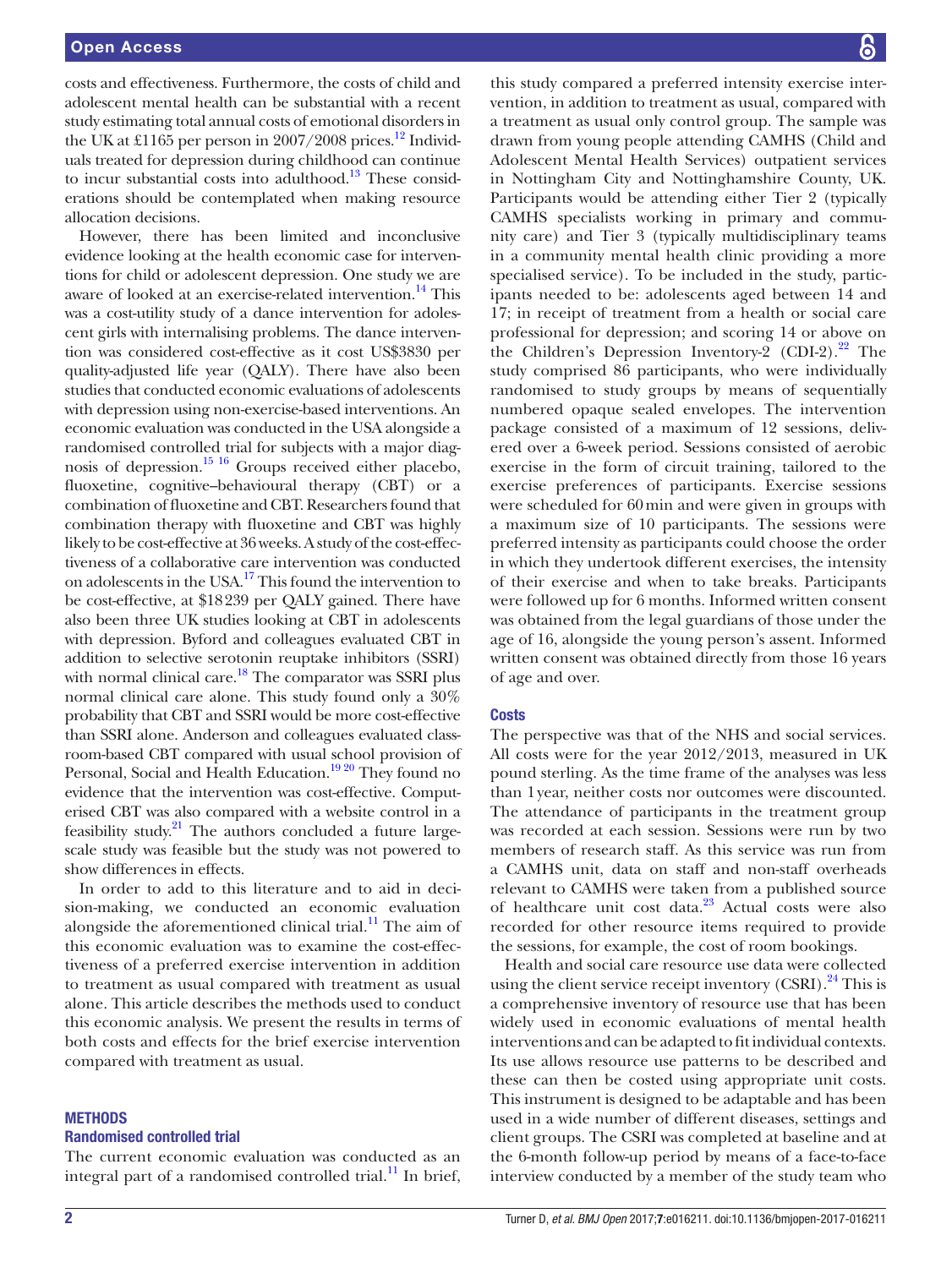<span id="page-2-0"></span>

| Unit costs used in the analysis (UK£ 2012/2013)<br>Table 1 |                |                                                    |  |  |
|------------------------------------------------------------|----------------|----------------------------------------------------|--|--|
| Resource use item<br>Cost<br><b>Source</b>                 |                |                                                    |  |  |
| Inpatient stays                                            | <b>Various</b> | NHS reference costs <sup>26</sup>                  |  |  |
| Medicines                                                  | Various        | <b>British National</b><br>Formulary <sup>25</sup> |  |  |
| <b>Mental health A&amp;E</b>                               | 228            | NHS reference costs <sup>26</sup>                  |  |  |
| Accident and Emergency                                     | 115            | NHS reference costs <sup>26</sup>                  |  |  |
| Mental health outpatient                                   | 234            | NHS reference costs <sup>26</sup>                  |  |  |
| Other outpatient                                           | 187            | NHS reference costs <sup>26</sup>                  |  |  |
| <b>School nurse</b>                                        | 14             | PSSRU <sup>23</sup>                                |  |  |
| GP                                                         | 37             | PSSRU <sup>23</sup>                                |  |  |
| Paediatrician                                              | 187            | NHS reference costs <sup>26</sup>                  |  |  |
| Physiotherapy                                              | 12             | PSSRU <sup>23</sup>                                |  |  |
| Clinical psychology                                        | 68             | PSSRU <sup>23</sup>                                |  |  |
| Speech therapy                                             | 15             | PSSRU <sup>23</sup>                                |  |  |
| <b>Hearing specialist</b>                                  | 65             | NHS reference costs <sup>26</sup>                  |  |  |
| Other contacts                                             | 28             | Weighted average of<br>reported contacts           |  |  |
| Counselling/therapist                                      | 59             | PSSRU <sup>23</sup>                                |  |  |
| Home help/care worker                                      | 19             | PSSRU <sup>23</sup>                                |  |  |
| Social worker                                              | 51             | PSSRU <sup>23</sup>                                |  |  |
| Overnight stay                                             | 91             | PSSRU <sup>23</sup>                                |  |  |

A&E, Accident and Emergency; GP, general practitioner; NHS, National Health Service; PSSRU, Personal Social Services Research Unit.

was blinded to study group. The time frame used was the last 6months for all questions. Data were collected on the following: medicines; inpatient stays; use of other hospital services; contacts with healthcare practitioners; and social care. The CSRI also covered resource use relating to overnight stays in children's homes and foster care alongside other services used by the respondent's family as a result of the young person's behavioural or mental health problems.

Resources identified were valued using the unit costs identified in [table](#page-2-0) 1. Medicines were costed using the British National Formulary,<sup>25</sup> accessed in March 2014. Prices obtained were deflated to 2012/2013 using the consumer price index. Where it was unclear what medicine was prescribed, a practising general practitioner was consulted about typical prescribing for the reason given by the respondent. For inpatient stays, NHS reference costs were used. $26$  Where a stay in a mental health facility was recorded, a cost per day of £611 was used. Where the reason for admission was clear, costs were based on appropriate NHS reference costs. Where the reason was not clear, we used weighted average costs. Accident and Emergency (A&E) and outpatient costs were taken from NHS reference costs.<sup>26</sup> For mental health-related A&E contacts, the cost used was that of the A&E Mental Health Liaison services. For other A&E visits, a weighted average of all non-admitted A&E contacts was used. Mental health

outpatient contacts were estimated using a weighted average of outpatient and community CAMHS contacts. For other outpatient visits we used the cost for a paediatrics outpatient visit.

A range of contacts with community healthcare professionals were recorded by the CSRI. The unit costs used for these are also shown in [table](#page-2-0) 1. Where necessary, assumptions on duration of contact were made. The modified CSRI asked for contacts with a number of different types of counsellor. As no further details were available, we assumed that all counselling services had the same cost, taken from a published source. $23$  The cost of a visit to a clinical psychologist was based on an assumed duration of contact of  $30$ min.<sup>23</sup> The cost of a social worker was obtained from a published source.<sup>23</sup> It was not clear what the duration of contacts would be so an assumption of 20min was used. Individuals were asked for any overnight stays in the last 6months in either a children's home, foster carer or any other residential placement. One individual reported a stay in the 'other residential placement' category, and only in the baseline period. In the absence of any other information, we assumed this was equivalent to foster care and used a cost of £91 per day. $^{23}$ 

# Outcome measures

Two separate measures of outcome were used for the economic evaluations. First, we used the primary outcome measure from the clinical study, the Children's Depression Inventory (CDI-2)—a 28-item self-report questionnaire that assesses the severity of current/recent depressive symptoms in young people aged 7–17 over the preceding  $2 \text{ weeks}^{22}$  Questions on the CDI-2 have three possible responses: 0, corresponding to no symptoms; 1, corresponding to probably or mild symptoms; and 2, corresponding to definite or marked symptoms. This gives a range of scores from 0 to 56 with higher scores representing higher depressive symptom severity. A score of 14 and above is considered to indicate clinical levels of depression.<sup>[22](#page-7-16)</sup> The CDI-2 was used in a cost-effectiveness study to estimate cost per point change in CDI-2. We also carried out a cost-utility study estimating the cost per QALY generated by the exercise intervention. QALYs were estimated using the EQ-5D-5L (5-level version of EuroQol-5 dimension) instrument.<sup>[27](#page-8-2)</sup> This was scored using a published scoring algorithm.<sup>[28](#page-8-3)</sup> Both outcome measures were administered at baseline, postintervention (approximately 6 weeks after commencement of exercise) and at the 6-month follow-up.

#### Analysis

QALYs were estimated for the follow-up period using 'area under the curve'. To do this, we assumed a linear relationship between the three data collection points (baseline, postintervention and follow-up). QALYs were estimated using the actual time of each of the three data collection points so length of time could differ between respondents. All individuals who had follow-up resource use data had EQ-5D scores as these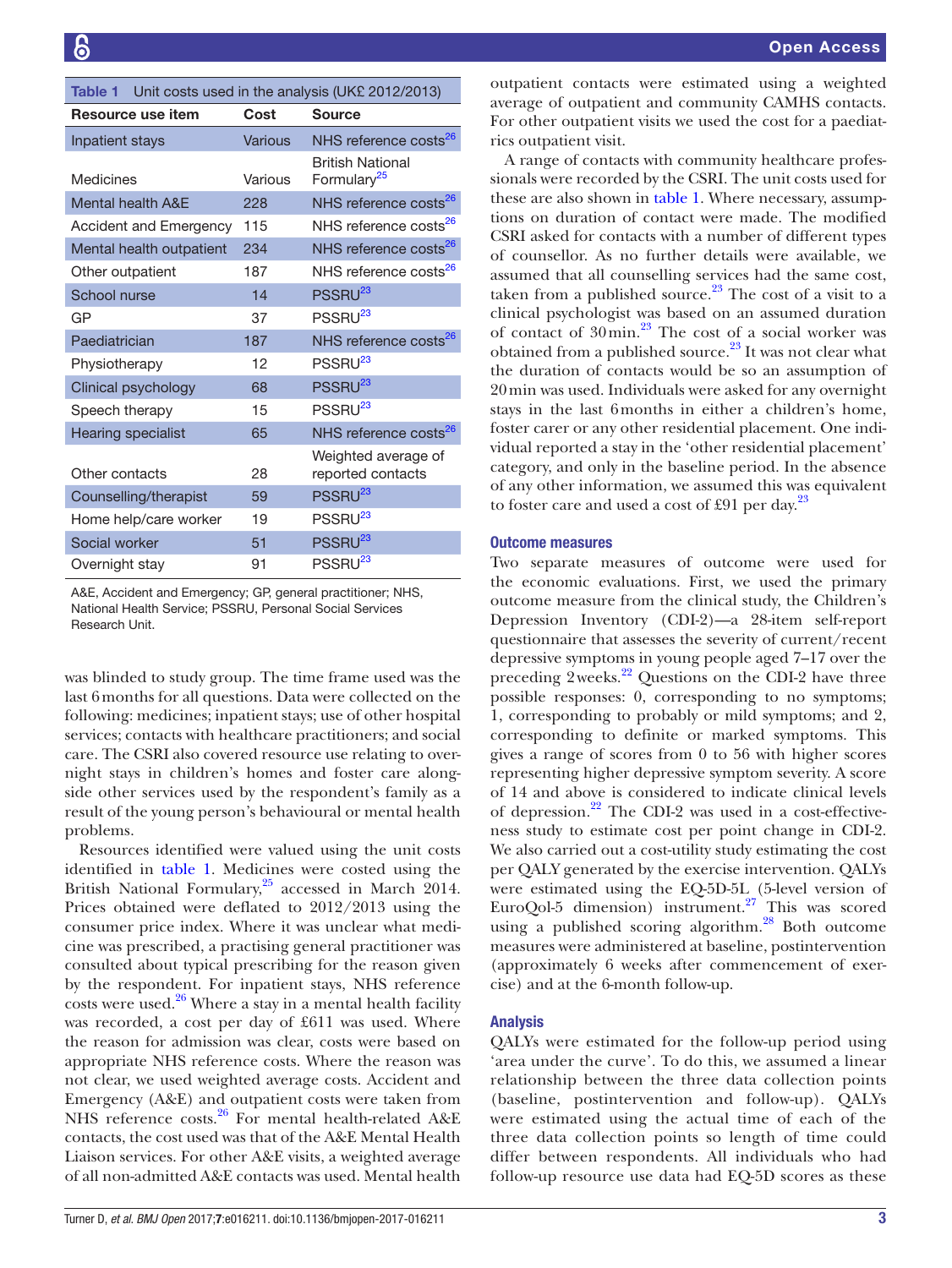two measures were taken together. However, there were four individuals for whom we had almost complete data except a single missing EQ-5D score in each case. The baseline EQ-5D score was imputed using mean value imputation for one individual.<sup>29</sup> Three individuals were missing EQ-5D at the 6-week follow-up and values were imputed using multiple imputation. $29$  These four individuals, in addition to those individuals in who we had full health economics data, represented the complete case analysis. For individuals where the follow-up questionnaire was unavailable, costs, QALYs and difference in CDI-2 were imputed using baseline EQ-5D and CDI-2, time from randomisation to follow-up and baseline total costs. Multiple imputation was carried out in SPSS V.23 using 50 data sets (a 'rule of thumb' is the number of data sets should equal the percentage of missing data). $30$ 

Regression-based methods were used to allow for differences in baseline characteristics.<sup>[31](#page-8-6)</sup> Differences between the intervention and the control group for both costs and outcomes were estimated using seemingly unrelated regression (using sureg command in STATA, V.11). Costs were estimated controlling for: study group, baseline EQ-5D-5L and baseline total cost. Estimates for differences in CDI-2 were controlled for: study group, baseline CDI-2 and time from baseline to final follow-up. Estimates for differences in QALY were controlled for: study group, baseline EQ-5D and time from baseline to follow-up. Estimates from the 50 imputed samples were combined using 'Rubin's Rules'.[32](#page-8-7) To estimate uncertainty associated with estimates, we used bootstrap resampling with 250 replications drawn from each of the 50 imputed data sets, giving 12 500 replications in total. These were used to estimate cost-effectiveness accept-ability curves (CEAC).<sup>[33](#page-8-8)</sup>

#### **RESULTS**

There were 86 individuals recruited to the study, 42 and 44 in the control and exercise groups, respectively. These individuals completed CSRI by interview at baseline. Of these, 42 (17 in control group and 25 in exercise group) completed the follow-up CSRI at interview. Descriptive characteristics are given for all participants and for those in the complete case analysis ([table](#page-3-0) 2). Baseline characteristics are similar between groups for both the full data set and the health economics complete case analysis. There were no statistically significant differences between the control and the intervention group for either the full data set or the complete health economics data.

#### **Costs**

The total time required to provide exercise sessions, including set-up and travel, was 2hours. The cost, including overheads, for two individuals for 2hours was £129; additionally, there was a charge of £23 for use of space in the leisure centre. This gave an estimate of £152 for the cost of a group session. There were 44 individuals randomised to the intervention group. Participants joined one of seven different exercise groups and each group had 12 scheduled sessions. This gave 82 sessions (two sessions were cancelled due to low numbers) and hence a total estimated cost for the intervention of £12464. Of those in the exercise group, eight did not attend any sessions. There were a total of 277 attendances by the other individuals. This gave an average cost per person per session of £45.

The NHS and social care costs incurred by participants are given in [table](#page-4-0) 3 for the complete case analysis. Estimated average costs at baseline were £3312 and £3280 for control and intervention groups, respectively. These differences were not statistically significant (independent sample t-tests). Costs were much lower in the follow-up period at £1301 for the control group and £1889 for the intervention group (this includes £351 for the cost of the intervention). The difference in costs between groups was £589, with a 95% CI of −£507 to £1685.

#### **Outcomes**

The outcome measures used in this study are shown in [table](#page-5-0) 4. EQ-5D-5L scores increased between baseline and follow-up in both groups. It can also be seen that the CDI-2 scores decrease (improve) in each group. Estimated QALY was higher in the control group; however,

<span id="page-3-0"></span>

| Descriptive characteristics<br>Table 2     |                |                     |                        |                     |  |
|--------------------------------------------|----------------|---------------------|------------------------|---------------------|--|
|                                            | Full data set  |                     | Complete case analysis |                     |  |
| <b>Baseline characteristic</b>             | <b>Control</b> | <b>Intervention</b> | Control                | <b>Intervention</b> |  |
| Number                                     | 42             | 44                  | 17                     | 25                  |  |
| Percentage female (%)                      | 81             | 75                  | 88                     | 88                  |  |
| Percentage white (%)                       | 98             | 95                  | 100                    | 92                  |  |
| Age (years)                                | 15.4           | 15.4                | 15.5                   | 15.3                |  |
| <b>Baseline CDI-2</b>                      | 28.2           | 29.1                | 28.7                   | 29.4                |  |
| Baseline EQ-5D                             | 0.82           | 0.78                | 0.82                   | 0.74                |  |
| Time from recruitment to follow-up (weeks) | 39             | 37                  | 36                     | 36                  |  |

CDI-2, Children's Depression Inventory-2; EQ-5D, EuroQol-5 dimension.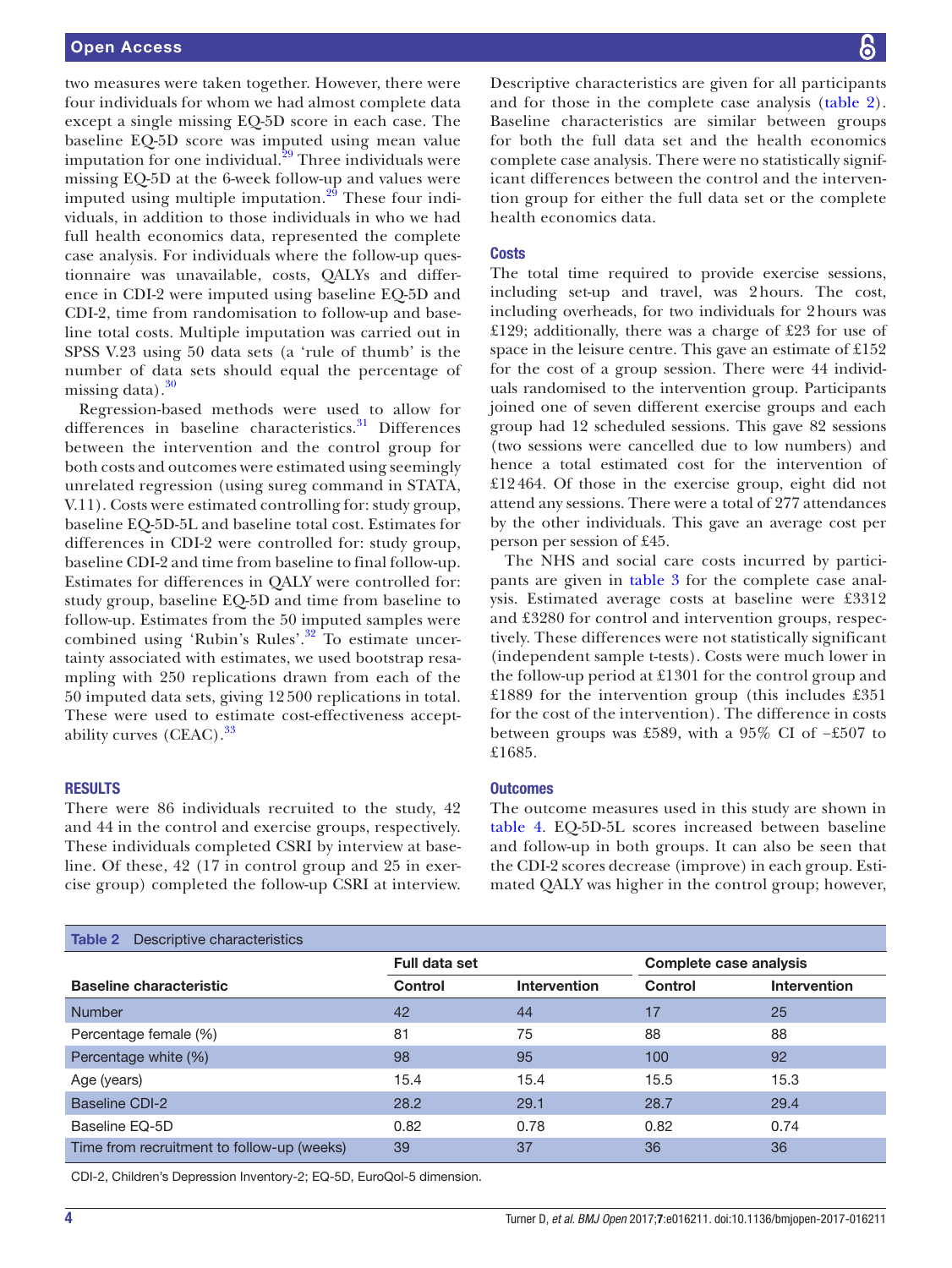<span id="page-4-0"></span>

| Costs at baseline and in the follow-up period for control and intervention groups $(E's)$<br>Table 3 |                               |                                    |                               |                             |  |
|------------------------------------------------------------------------------------------------------|-------------------------------|------------------------------------|-------------------------------|-----------------------------|--|
|                                                                                                      | <b>Baseline</b>               |                                    |                               | Follow-up                   |  |
| Resource use                                                                                         | <b>Control</b><br>(mean (SD)) | <b>Intervention</b><br>(mean (SD)) | <b>Control</b><br>(mean (SD)) | Intervention<br>(mean (SD)) |  |
| <b>Medicines</b>                                                                                     | 8.5(22.7)                     | 28.8 (121.1)                       | 4.3(11)                       | 9.5(21)                     |  |
| Inpatient stays                                                                                      | 1142 (4203)                   | 1046 (4982)                        | 0(0)                          | 44.6 (162.9)                |  |
| Mental health-related Accident and Emergency                                                         | 40.2 (89.6)                   | 36.5(85.3)                         | 40.2 (89.6)                   | 73 (205.2)                  |  |
| Other Accident and Emergency                                                                         | 47.4 (81.9)                   | 27.6 (60.1)                        | 20.3 (45.2)                   | 13.8(50.6)                  |  |
| Mental health outpatient appointments                                                                | 1432 (1892)                   | 983 (1317)                         | 771 (1281)                    | 983 (1525)                  |  |
| Other outpatient                                                                                     | 44 (140.7)                    | 110 (453.5)<br>29.9 (88.4)         |                               | 89.8 (448.8)                |  |
| <b>Total costs of secondary care</b>                                                                 | 2705 (5775)                   | 2122 (5570)                        | 941 (1310)                    | 1204 (1632)                 |  |
| School nurse                                                                                         | 11.3(21.8)                    | 71.7 (272)                         | 22.5(67.1)                    | 0(0)                        |  |
| <b>Health visitors</b>                                                                               | 0(0)                          | 0(0)                               | 0(0)                          | 0(0)                        |  |
| Cost of dental treatment                                                                             | 10.3(13.4)                    | 13.3 (13.9)                        | 13.9 (18.6)                   | 8.2(14.5)                   |  |
| Cost of GP visits                                                                                    | 126.2 (88.8)                  | 126 (175)                          | 132.8 (107.9)                 | 72.5 (91.6)                 |  |
| Cost of visits to paediatrician                                                                      | 44 (105.1)                    | 37.4 (93.5)                        | 0(0)                          | 15 (74.8)                   |  |
| Optician visits                                                                                      | 5.9(9.4)                      | 8(12.9)                            | 1.2(4.9)                      | 7.2(24.4)                   |  |
| Physiotherapist                                                                                      | 2.8(11.6)                     | 3.8(16.9)                          | 0(0)                          | 0(0)                        |  |
| Clinical psychology                                                                                  | 0(0)                          | 3.6(18)                            | 127.1 (358.7)                 | 0(0)                        |  |
| Speech therapy                                                                                       | 0.9(3.6)                      | 0(0)                               | 0(0)                          | 0(0)                        |  |
| <b>Hearing specialist</b>                                                                            | 0(0)                          | 18.2 (69)                          | 0(0)                          | 2.6(13)                     |  |
| Other visits to health practitioners                                                                 | 37.5 (59.6)                   | 13.9 (39.4)                        | 0(0)                          | 0(0)                        |  |
| Total costs of visits to health practitioners                                                        | 239 (140)                     | 296 (358)                          | 297.5 (428.3)                 | 105.5 (117.9)               |  |
| Family counselling                                                                                   | 31.2 (88.8)                   | 2.4(11.8)                          | 0(0)                          | 0(0)                        |  |
| Individual counselling                                                                               | 226 (282)                     | 316 (423)                          | 38.2 (142.9)                  | 125.1 (589.6)               |  |
| Other counselling                                                                                    | 76.4 (138)                    | 14.2 (49)                          | 13.9 (57.2)                   | 0(0)                        |  |
| <b>Total costs of counselling</b>                                                                    | 333 (375)                     | 333 (414)                          | 52.1 (150.3)                  | 125 (590)                   |  |
| Home help/care worker                                                                                | 0(0)                          | 6.8(34.2)                          | 0(0)                          | 15.2 (76)                   |  |
| Social worker                                                                                        | 6(24.7)                       | 61.2 (250)                         | 0(0)                          | 40.8 (204)                  |  |
| After school clubs                                                                                   | 0(0)                          | 0(0)                               | 0(0)                          | 0(0)                        |  |
| Other support services                                                                               | 1.1(4.6)                      | 0(0)                               | 0(0)                          | 0(0)                        |  |
| <b>Total costs of social care</b>                                                                    | 7.1 (24.9)                    | 68 (250)                           | 0(0)                          | 56 (280)                    |  |
| Nights in children's home                                                                            | 0(0)                          | 0(0)                               | 0(0)                          | 0(0)                        |  |
| Nights in foster care                                                                                | 0(0)                          | 0(0)                               | 0(0)                          | 0(0)                        |  |
| Nights in other residential care                                                                     | 0(0)                          | 364 (1820)                         | 0(0)                          | 0(0)                        |  |
| Total costs for residential care                                                                     | 0(0)                          | 364 (1820)                         | 0(0)                          | 0(0)                        |  |
| Service use by family related to respondents<br>mental health                                        | 19.9(64.1)                    | 67.6 (137)                         | 5.6(16.2)                     | 38.4 (139.8)                |  |
| Costs of intervention                                                                                |                               |                                    | 0(0)                          | 351 (144)                   |  |
| Total costs of follow-up                                                                             | 3312 (5980)                   | 3280 (6236)                        | 1301 (1512)                   | 1889 (1853)                 |  |

Based on a sample of 42 cases (17 in control group and 25 in intervention group). GP, general practitioner.

this group has a higher starting EQ-5D-5L value, so mean unadjusted QALYs would favour this group. Therefore, regression methods were used to estimate both QALY and CDI-2 differences between the exercise and the control group. These results can be seen in [table](#page-5-1) 5. The estimated difference in QALY score was −0.0027 for the complete case analysis and 0.0019 for the imputed analysis, both with wide CIs. Effects in terms of CDI-2 were slightly larger for the imputed analysis, −4.8 compared

with −4.6 for the complete case analsyis. These indicate that improvements in CDI-2 score were greater in the exercise group compared with the control group.

Estimates of cost-effectiveness are also shown in [table](#page-5-1) 5, in terms of incremental cost-effectiveness ratios (ICER). These show the additional cost of generating each additional unit of effect. To be consistent with the cost per QALY analysis, we have changed the sign of the difference in CDI-2 scores when calculating the ICER. This is because a decrease in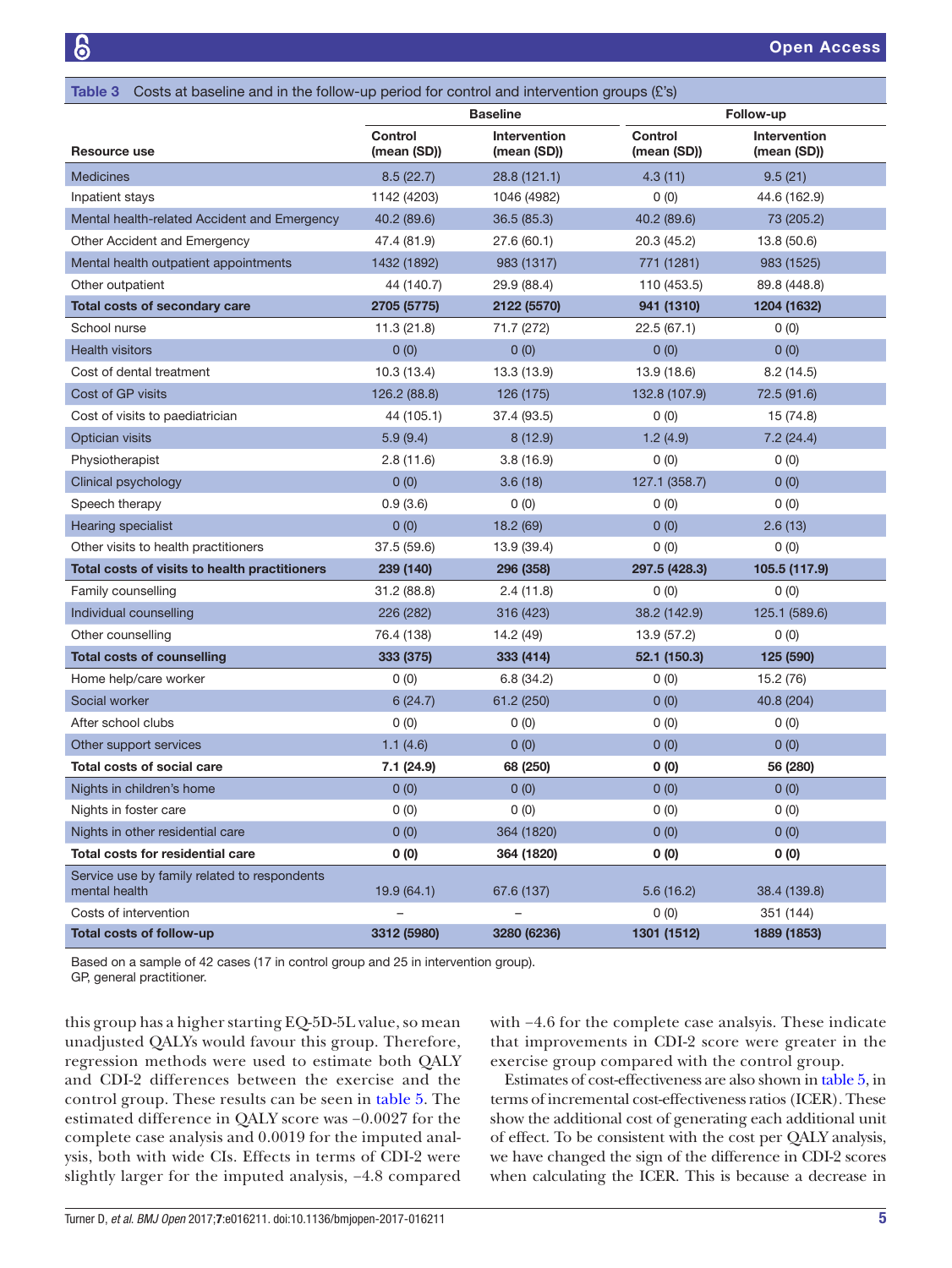<span id="page-5-0"></span>

| <b>Table 4</b> Outcome measures used in the economic analyses at different study time points |                        |                            |  |  |
|----------------------------------------------------------------------------------------------|------------------------|----------------------------|--|--|
| <b>Outcome measure</b>                                                                       | Control mean (95% CI)  | Intervention mean (95% CI) |  |  |
| Baseline EQ-5D-5L                                                                            | 0.818 (0.741 to 0.895) | 0.744 (0.683 to 0.804)     |  |  |
| Postintervention EQ-5D-5L                                                                    | 0.841 (0.788 to 0.893) | 0.823 (0.761 to 0.885)     |  |  |
| Follow-up EQ-5D-5L                                                                           | 0.881 (0.836 to 0.926) | 0.838 (0.768 to 0.908)     |  |  |
| Time in study (weeks)                                                                        | 36.300 (31.4 to 41.3)  | 36.300 (32.6 to 40)        |  |  |
| QALY                                                                                         | 0.594 (0.507 to 0.681) | 0.567 (0.494 to 0.641)     |  |  |
| Baseline CDI-2                                                                               | 28.7 (25.1 to 32.4)    | 29.4 (25.2 to 33.6)        |  |  |
| Follow-up CDI-2                                                                              | 24.6 (19.3 to 29.8)    | 20.4 (15.9 to 24.8)        |  |  |

CDI-2, Children's Depression Inventory-2; EQ-5D-5L, 5-level version of EuroQol-5 dimension; QALY, quality-adjusted life year.

the CDI-2 represents an improvement in symptoms so is a positive benefit. Because of the small numbers for whom we have data, the results are subject to considerable uncertainty and should be treated with caution. The cost per point improvement in the CDI-2 was £73. This decreased to £61 for the imputed analysis. The complete case analysis showed a small decrease in QALYs. This meant the ICERs were negative, though with considerable uncertainty. The imputed analysis showed very small positive QALY gains and an ICER of £152 822, again with considerable uncertainty. CEACs for these results are shown in figures [1 and 2](#page-6-0) for the imputed analysis. [Figure](#page-6-0) 1 indicates the probability that the intervention is cost-effective at different values of a point improvement in the CDI-2. There is a 50% probability that the intervention is cost-effective at values of a point change in CDI-2 of approximately £65. Due to considerable uncertainty and the very small incremental effect on QALYs, the CEAC for the cost/QALY analysis shows much lower probability that the intervention is cost-effective at around 33%–37% at a cost per QALY of £20000–£30000 ([figure](#page-6-1) 2).

#### **DISCUSSION**

We found that the intervention leads to improvements in the CDI-2 score, costing £73 and £61 per point improvement in CDI-2 for the complete case and imputed data, respectively. Mean costs in the follow-up period were higher for the intervention group, mainly due to the cost of the intervention. We found no evidence that the intervention was associated with improvements in QALYs. This study comprised the largest trial of its type in a clinical population

of adolescents with depression. Additionally, as the clinical study had a parallel economic evaluation, we were able to directly assess the costs and cost-effectiveness of this intervention. Data on resource use were collected in face-to-face interviews ensuring that that completion of individual questions was high for those who completed follow-up. Additionally, outcome measures and resource use questions were collected in the same interview ensuring that where we had resource use data we also had EQ-5D-5L data.

One weakness of the current study was that there was considerable loss to follow-up at the final time point. This was less of an issue for the study primary outcome measure, which was based on CDI-2 at the 6-week follow-up, but was more problematic for the economic evaluation. Only those who completed the final assessment would have completed the follow-up CSRI, so only 49% of participants could be included in the complete case analysis. We used multiple imputation to estimate costs and QALYs for missing cases. This produced a lower estimate of the cost per point change in CDI-2. Another potential disadvantage was that there were often delays between baseline data collection and starting the intervention. In the control group, there were similar delays. This meant that the total length of follow-up varied between participants. Mean follow-up was 36 weeks in both groups. As the period of recall was 26 weeks for the CSRI, this did not cover all costs between baseline and follow-up in all participants. This may have understated total costs in the follow-up period as average 6-month costs are declining over time.

The study estimated that differences between baseline and follow-up CDI-2 were greater in the intervention

<span id="page-5-1"></span>

| Results of the economic analysis for both cost per point change in CDI-2 and cost per QALY<br>Table 5 |                 |                     |                 |                       |                   |             |
|-------------------------------------------------------------------------------------------------------|-----------------|---------------------|-----------------|-----------------------|-------------------|-------------|
| <b>Outcome</b>                                                                                        | <b>Analysis</b> | Incremental<br>cost | СI              | Incremental<br>effect | СI                | <b>ICER</b> |
| CDI-2 difference                                                                                      | Complete case   | 334                 | (–606, 1274)    | $-4.6$                | $(-10.1, 0.87)$   | $73*$       |
|                                                                                                       | Imputed         | 292                 | (-558, 1142)    | $-4.8$                | $(-10.3, 0.75)$   | $61*$       |
| QALY difference                                                                                       | Complete case   | 355                 | (–596, 1305)    | $-0.0027$             | $(-0.04, 0.03)$   | Negative    |
|                                                                                                       | Imputed         | 286                 | $(-1063, 1634)$ | 0.0019                | $(-0.063, 0.067)$ | £152822     |

\*For ICERs related to change in CDI-2, the sign of the difference has been changed as a negative change in CDI-2 represents an improvement.

CDI-2, Children's Depression Inventory-2; ICER, incremental cost-effectiveness ratio; QALY, quality-adjusted life year.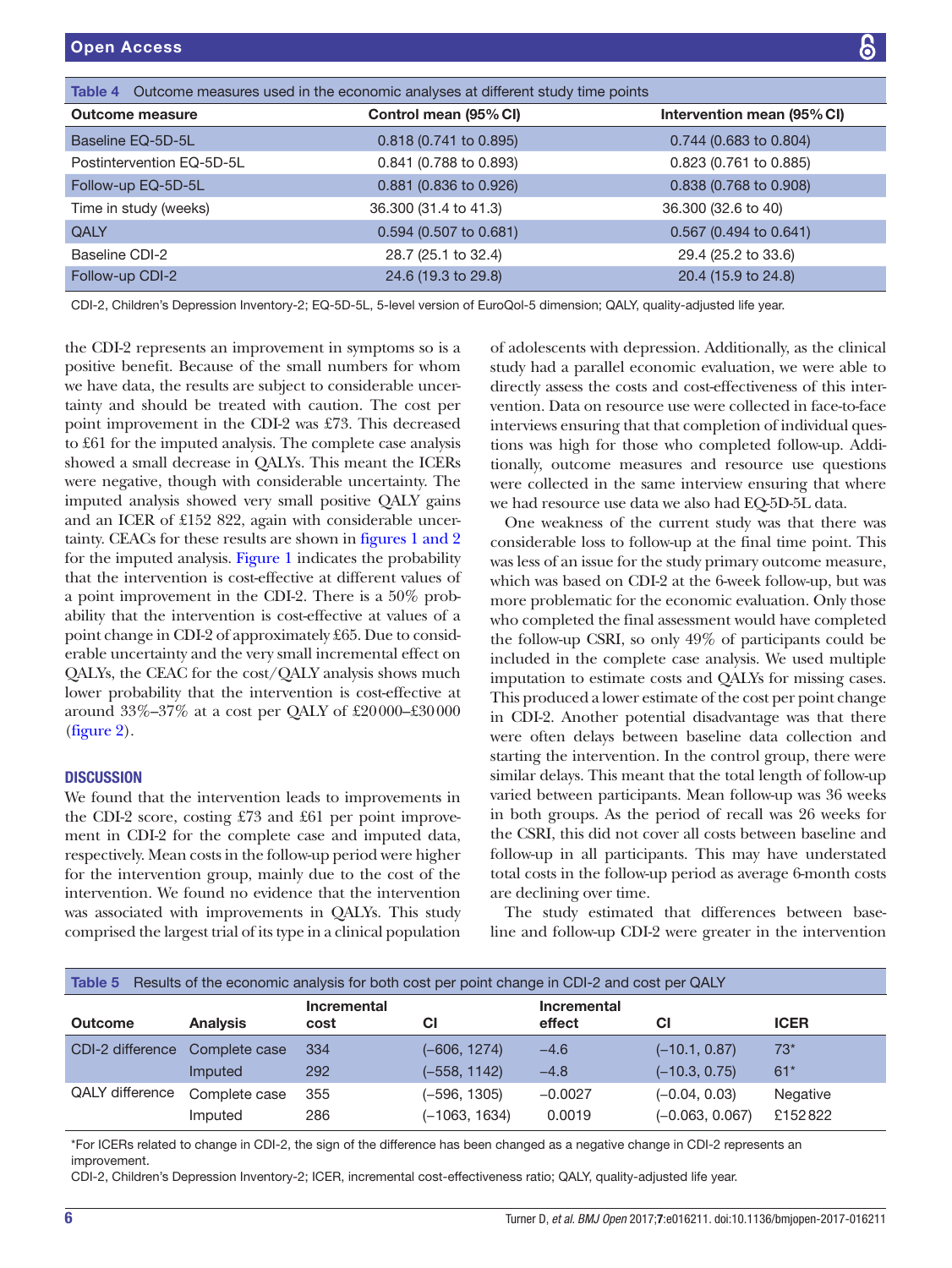

<span id="page-6-0"></span>Figure 1 Cost-effectiveness acceptability curve for cost per point improvement in Children's Depression Inventory-2 (CDI-2).

group. We found no evidence to suggest that there were any differences in QALYs generated between groups. A number of different methods have been used to estimate QALYs. A US study used the Health Utilities Index (HUI3) in an economic evaluation of a dance interven-tion for adolescent girls with internalising problems.<sup>[14](#page-7-9)</sup> This intervention was considered cost-effective (US\$3830 per QALY); however, there were differences in how the QALY effect was calculated, that is, this used QALY differences from baseline utility values whereas our study used regression-based methods to allow for differences in baseline characteristics. Two other US studies used depression-specific outcome measures to define an individual's level of depression in order to combine this with estimates of QALY effects of depression level. A US study estimated QALYs by means of depression-free days[.15 16](#page-7-10) QALYs were estimated by assigning a value of 1.0 for depression-free days, and a value of 0.6 for days with depression. Wright *et al* used a similar approach where levels of depression were defined,



<span id="page-6-1"></span>Figure 2 Cost-effectiveness acceptability curve for cost per quality-adjusted life year (QALY) analysis.

again these were valued by utility weights for these states.<sup>17</sup> Both these approaches suggested differences in utility from the interventions. We are aware of four published studies, reporting on three different trials, that evaluated QALYs in adolescents with depression using the EQ-5D-3L.<sup>18-21</sup> None of these studies found that the intervention led to improvements in QALYs and did not find the intervention to be cost-effective.

The fact that the main clinical paper $11$  and the current economic evaluation indicated differences in CDI-2 scores but not in the EQ-5D-5L or QALYs may therefore be due to a number of factors. First, the EQ-5D may be unsuitable for use in adolescents with depression, that is, it may be insensitive to changes that can be detected by depression-specific measures. We found only one published study that evaluated the performance of the EQ-5D in adolescents with depres-sion.<sup>[34](#page-8-9)</sup> This study found a statistically significant correlation between EQ-5D and depression-specific outcome measures, though this relationship was stated to be weak. However, there is considerable evidence looking at the use of EQ-5D in adults with depression. A recent systematic review found 14 studies which evaluated the performance of the EQ-5D in patients with depression and/or anxiety. $35$  The mean age of participants in these studies ranged from 39 to 49 years. The authors of this systematic review concluded that the EQ-5D showed good construct validity and responsiveness for people with depression. These studies provide limited evidence for the use of EQ-5D in adolescents with depression.

Another factor may be that the current study used the EQ-5D-5L. $^{27}$  All the currently available literature evaluating the EQ-5D in depression uses the EQ-5D-3L. $^{36}$  It may be that the 5-level version performs less well in people with depression. An alternative explanation for the small non-significant estimate of the QALY effect of the intervention may simply have been that the sample size was insufficient to detect differences in this generic measure, which we would expect to be less sensitive than the depression-specific score. Alternatively, there may be differences in depression-related symptoms but these may not be translated into improvements in overall health-related quality of life. Further research using and evaluating the EQ-5D-5L in adolescents would be beneficial.

The current study suggests that the intervention can generate improvements in the CDI-2 at approximately £61 per point change in CDI-2 (imputed analysis). This may represent a cost-effective intervention but it is unclear as to what a point change in the CDI-2 should be worth. A study in Korean adolescents suggested that cut of points for mild, moderate and severe depression on the CDI-2 could be 15, 20 and 25, respectively. $37$  A recent meta-analysis of utility values of health states related to depression in adults suggested that mild, moderate and severe depression could be associated with EQ-5D utility values of 0.57, 0.52 and 0.39, respectively. $38$  This implies that changes in depression states can have significant implications for EQ-5D, and hence QALYs, and provides some evidence that the CDI-2 differences shown in this study could be meaningful.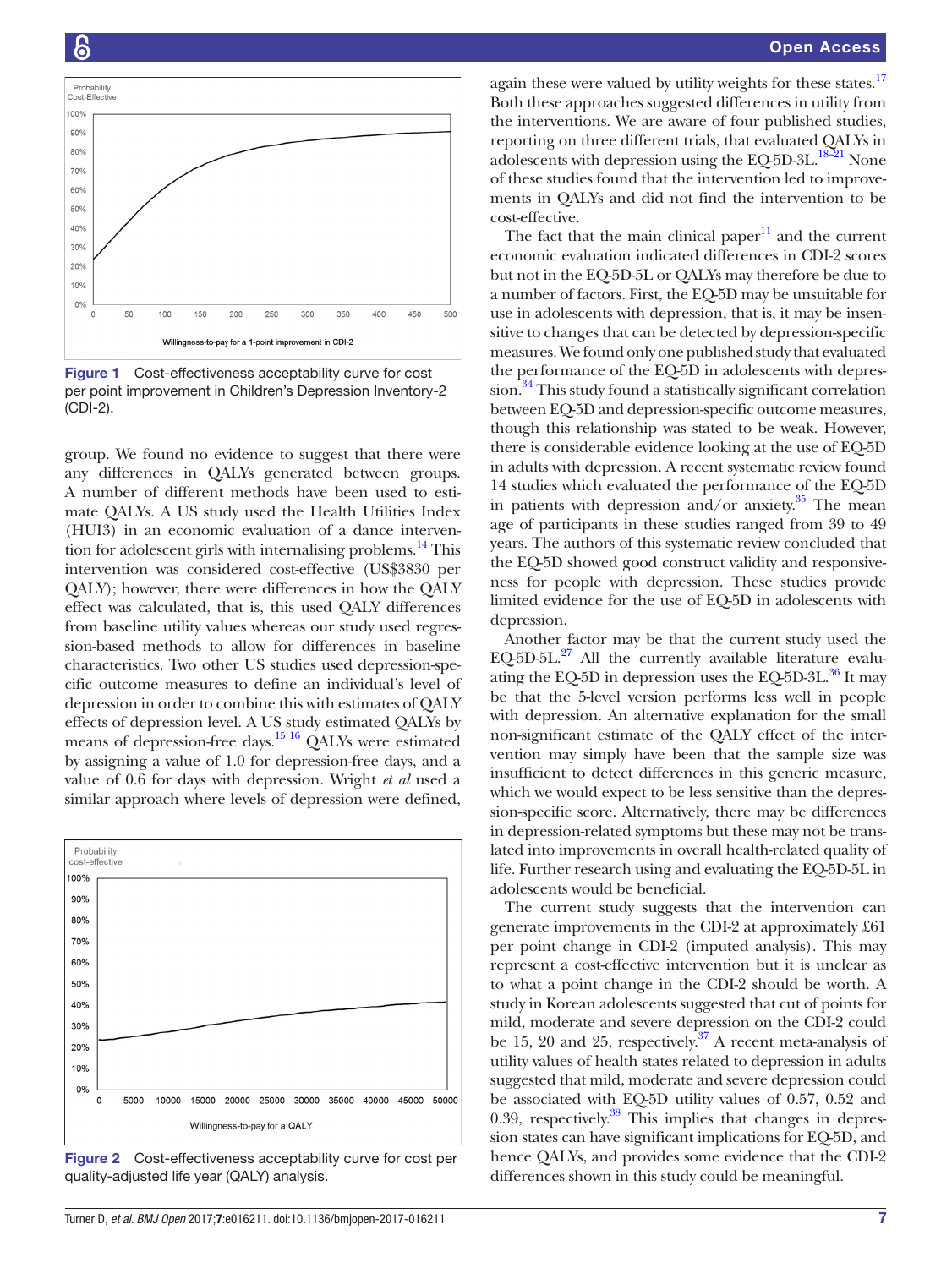# Open Access

Additionally, it is unclear how persistent any benefits generated by the intervention would be. The current study only followed participants up for approximately 6 months. If benefits persisted for more than 6months they would not be captured by the current design, which therefore may overestimate the cost per point change in CDI-2. Furthermore, the delivery of the intervention in this study was influenced because it was part of a clinical trial. This limited the numbers available for each exercise group as some of the potentially eligible participants would have been randomised into the control group. In practice, the intervention could be delivered to slightly larger groups with the same resources and hence costs per person may be lower than indicated in this trial.

#### **CONCLUSION**

Mental health practitioners are committed to using the best available evidence to guide their practice. It is important to demonstrate that any new intervention is cost-effective as well as being clinically effective. There is evidence that exercise can be an effective intervention for adolescents with depression $11$  and the current study shows that preferred intensity exercise could also represent a cost-effective intervention in terms of the CDI-2. However, more work would be needed to establish the health economic value of a point change in CDI-2. Incorporating exercise into the repertoire of interventions could add value to the care of children and adolescents receiving treatment and support for depression.

Acknowledgements The authors acknowledge the contribution of all study participants and their parents, and staff of the Child and Adolescent Mental Health Services at Nottinghamshire Healthcare NHS Trust, without whom this study would not have been possible.

Contributors PC and TC lead the clinical trial. BG was the trial statistician. TS designed the original economic analysis. DT amended data collection forms and conducted the economic analysis. DT drafted the manuscript. All authors commented on the manuscript and input into relevant sections. All authors read and approved the final manuscript. DT takes responsibility for integrity of the health economics analysis reported in the study.

Funding The study was funded by the National Institute for Health Research, Research for Patient Benefit Programme (grant reference number: PB-PG-1208-18097).

Disclaimer The funders played no role in the collection, analysis and interpretation of data, or in the writing of this manuscript.

Competing interests None declared.

Ethics approval Ethical approval was received from Nottingham Research Ethics Committee on 18 July 2011(REC reference: 11/EM/).

Provenance and peer review Not commissioned; externally peer reviewed.

Data sharing statement No additional data are available.

Open Access This is an Open Access article distributed in accordance with the terms of the Creative Commons Attribution (CC BY 4.0) license, which permits others to distribute, remix, adapt and build upon this work, for commercial use, provided the original work is properly cited. See: [http://creativecommons.org/](http://creativecommons.org/licenses/by/4.0/) [licenses/by/4.0/](http://creativecommons.org/licenses/by/4.0/)

© Article author(s) (or their employer(s) unless otherwise stated in the text of the article) 2017. All rights reserved. No commercial use is permitted unless otherwise expressly granted.

#### **REFERENCES**

<span id="page-7-0"></span>1. Thapar A, Collishaw S, Pine DS, *et al*. Depression in adolescence. *[The Lancet](http://dx.doi.org/10.1016/S0140-6736(11)60871-4)* 2012;379:1056–67.

- <span id="page-7-1"></span>2. Collishaw S, Maughan B, Natarajan L, *et al*. Trends in adolescent emotional problems in England: a comparison of two national cohorts twenty years apart. *[J Child Psychol Psychiatry](http://dx.doi.org/10.1111/j.1469-7610.2010.02252.x)* 2010;51:885–94.
- <span id="page-7-2"></span>3. Birmaher B, Brent D, Bernet W, *et al*. Practice parameter for the assessment and treatment of children and adolescents with depressive disorders. *[J Am Acad Child Adolesc Psychiatry](http://dx.doi.org/10.1097/chi.0b013e318145ae1c)* 2007;46:1503–26.
- <span id="page-7-3"></span>4. Wesselhoeft R, Sørensen MJ, Heiervang ER, *et al*. Subthreshold depression in children and adolescents - a systematic review. *[J Affect Disord](http://dx.doi.org/10.1016/j.jad.2013.06.010)* 2013;151:7–22.
- <span id="page-7-4"></span>5. Babiss LA, Gangwisch JE. Sports participation as a protective factor against depression and suicidal ideation in adolescents as mediated by self-esteem and social support. *[J Dev Behav Pediatr](http://dx.doi.org/10.1097/DBP.0b013e3181b33659)* 2009;30:376–84.
- 6. Jerstad SJ, Boutelle KN, Ness KK, *et al*. Prospective reciprocal relations between physical activity and depression in female adolescents. *[J Consult Clin Psychol](http://dx.doi.org/10.1037/a0018793)* 2010;78:268–72.
- 7. Neissaar I, Raudsepp L. Changes in physical activity, self-efficacy and depressive symptoms in adolescent girls. *[Pediatr Exerc Sci](http://dx.doi.org/10.1123/pes.23.3.331)* 2011;23:331–43.
- 8. Sund AM, Larsson B, Wichstrøm L. Role of physical and sedentary activities in the development of depressive symptoms in early adolescence. *[Soc Psychiatry Psychiatr Epidemiol](http://dx.doi.org/10.1007/s00127-010-0208-0)* 2011;46:431–41.
- <span id="page-7-5"></span>9. Hughes CW, Barnes S, Barnes C, *et al*. Depressed Adolescents Treated with Exercise (DATE): A pilot randomized controlled trial to test feasibility and establish preliminary effect sizes. *[Ment Health](http://dx.doi.org/10.1016/j.mhpa.2013.06.006)  [Phys Act](http://dx.doi.org/10.1016/j.mhpa.2013.06.006)* 2013;6:119–31.
- <span id="page-7-6"></span>10. Carter T, Callaghan P, Khalil E, *et al*. The effectiveness of a preferred intensity exercise programme on the mental health outcomes of young people with depression: a sequential mixed methods evaluation. *[BMC Public Health](http://dx.doi.org/10.1186/1471-2458-12-187)* 2012;12:187.
- <span id="page-7-15"></span>11. Carter T, Guo B, Turner D, *et al*. Preferred intensity exercise for adolescents receiving treatment for depression: a pragmatic randomised controlled trial. *[BMC Psychiatry](http://dx.doi.org/10.1186/s12888-015-0638-z)* 2015;15:247.
- <span id="page-7-7"></span>12. Snell T, Knapp M, Healey A, *et al*. Economic impact of childhood psychiatric disorder on public sector services in Britain: estimates from national survey data. *[J Child Psychol Psychiatry](http://dx.doi.org/10.1111/jcpp.12055)* 2013;54:977–85.
- <span id="page-7-8"></span>13. Knapp M, McCrone P, Fombonne E, *et al*. The Maudsley long-term follow-up of child and adolescent depression: 3. Impact of comorbid conduct disorder on service use and costs in adulthood. *[Br J](http://dx.doi.org/10.1192/bjp.180.1.19)  [Psychiatry](http://dx.doi.org/10.1192/bjp.180.1.19)* 2002;180:19–23.
- <span id="page-7-9"></span>14. Philipsson A, Duberg A, Möller M, *et al*. Cost-utility analysis of a dance intervention for adolescent girls with internalizing problems. *[Cost Eff Resour Alloc](http://dx.doi.org/10.1186/1478-7547-11-4)* 2013;11:4.
- <span id="page-7-10"></span>15. Domino ME, Burns BJ, Silva SG, *et al*. Cost-effectiveness of treatments for adolescent depression: results from TADS. *[Am J](http://dx.doi.org/10.1176/appi.ajp.2008.07101610)  [Psychiatry](http://dx.doi.org/10.1176/appi.ajp.2008.07101610)* 2008;165:588–96.
- 16. Domino ME, Foster EM, Vitiello B, *et al*. Relative cost-effectiveness of treatments for adolescent depression: 36-week results from the TADS randomized trial. *[J Am Acad Child Adolesc Psychiatry](http://dx.doi.org/10.1097/CHI.0b013e3181a2b319)* 2009;48:711–20.
- <span id="page-7-11"></span>17. Wright DR, Haaland WL, Ludman E, *et al*. The Costs and costeffectiveness of collaborative care for adolescents with depression in primary care settings: a randomized clinical trial. *[JAMA Pediatr](http://dx.doi.org/10.1001/jamapediatrics.2016.1721)* 2016;170:1048–54.
- <span id="page-7-12"></span>18. Byford S, Barrett B, Roberts C, *et al*. Cost-effectiveness of selective serotonin reuptake inhibitors and routine specialist care with and without cognitive behavioural therapy in adolescents with major depression. *[Br J Psychiatry](http://dx.doi.org/10.1192/bjp.bp.107.038984)* 2007;191:521–7.
- <span id="page-7-13"></span>19. Anderson R, Ukoumunne OC, Sayal K, *et al*. Cost-effectiveness of classroom-based cognitive behaviour therapy in reducing symptoms of depression in adolescents: a trial-based analysis. *[J Child Psychol](http://dx.doi.org/10.1111/jcpp.12248)  [Psychiatry](http://dx.doi.org/10.1111/jcpp.12248)* 2014;55:1390–7.
- 20. Stallard P, Phillips R, Montgomery AA, *et al*. A cluster randomised controlled trial to determine the clinical effectiveness and costeffectiveness of classroom-based cognitive-behavioural therapy (CBT) in reducing symptoms of depression in high-risk adolescents. *[Health Technol Assess](http://dx.doi.org/10.3310/hta17470)* 2013;17:1–109.
- <span id="page-7-14"></span>21. Wright B, Tindall L, Littlewood E, *et al*. Computerised cognitivebehavioural therapy for depression in adolescents: feasibility results and 4-month outcomes of a UK randomised controlled trial. *[BMJ](http://dx.doi.org/10.1136/bmjopen-2016-012834)  [Open](http://dx.doi.org/10.1136/bmjopen-2016-012834)* 2017;7:e012834.
- <span id="page-7-16"></span>22. Kovacs M. *Children's Depression Inventory 2nd Edition (CDI-2):Technical manual*. Canada: Multi-Health Systems, 2011.
- <span id="page-7-17"></span>23. Curtis L, ed. *Unit Costs of Health and Social Care*. University of Kent, PSSRU: Canterbury, 2013.
- <span id="page-7-18"></span>24. Beecham J, Knappp M. Costing psychiatric interventions. Thornicroft G, ed. *Measuring mental health needs*. 2nd ed. London: Gaskell, 2001.